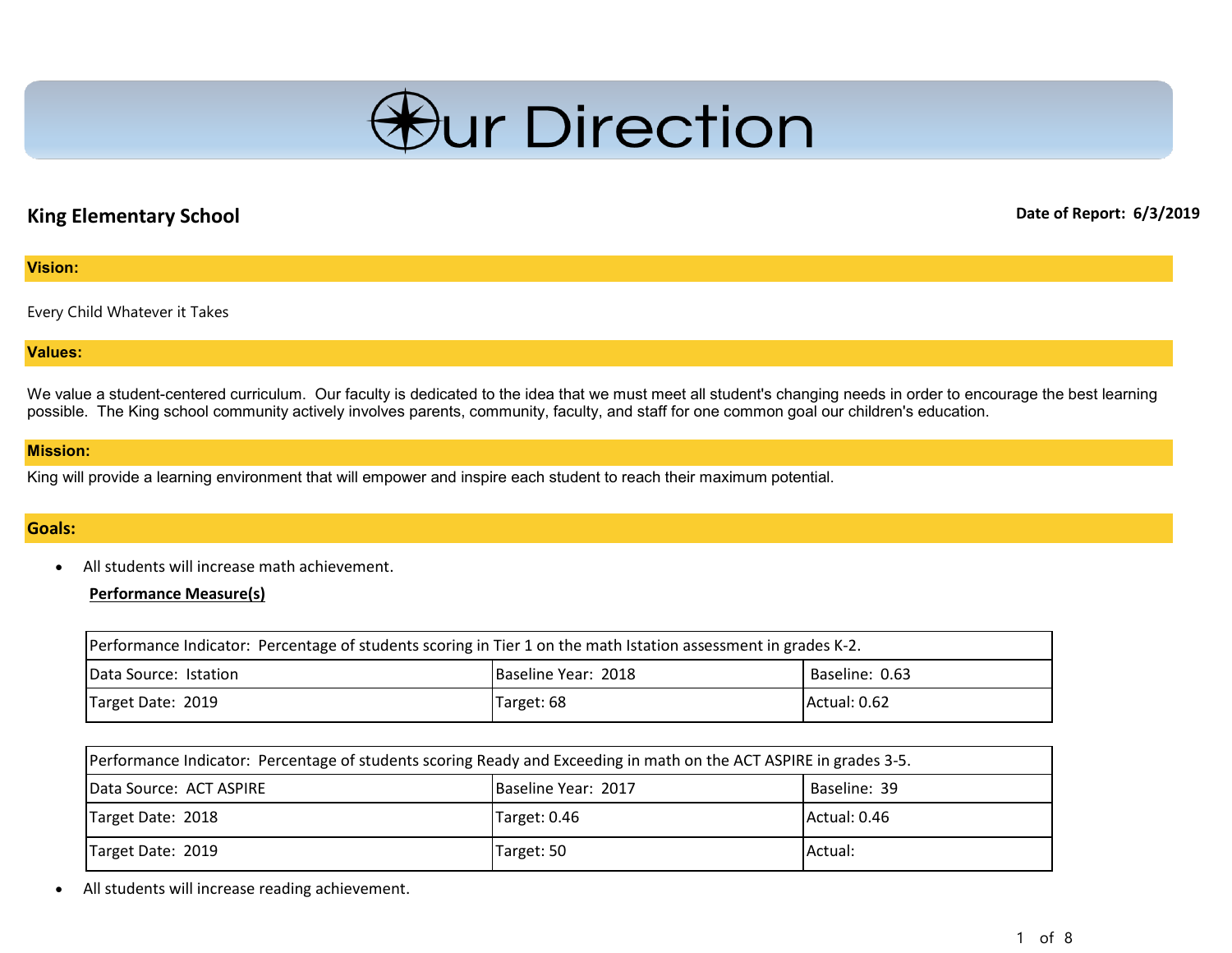# **Performance Measure(s)**

| Performance Indicator: Percentage of students scoring in Tier 1 on the Istation reading assessment in grades K-2 |                     |                |
|------------------------------------------------------------------------------------------------------------------|---------------------|----------------|
| Data Source: Istation                                                                                            | Baseline Year: 2018 | Baseline: 0.58 |
| Target Date: 2019                                                                                                | Target: 0.63        | Actual: 0.68   |
| Target Date: 2020                                                                                                | Target: 70          | Actual:        |

| Performance Indicator: Percentage of students scoring Ready or Exceeding in reading on the ACT ASPIRE in grades 3-5. |                     |                |
|----------------------------------------------------------------------------------------------------------------------|---------------------|----------------|
| Data Source: ACT ASPIRE Reading                                                                                      | Baseline Year: 2017 | Baseline: 0.29 |
| Target Date: 2018                                                                                                    | Target: 0.34        | Actual: 0.26   |
| Target Date: 2019                                                                                                    | Target: 41          | Actual:        |

#### • King will improve attendance rates.

### **Performance Measure(s)**

| Performance Indicator: ESSA Student Engagement Index Score and student attendance rates. |                     |                 |
|------------------------------------------------------------------------------------------|---------------------|-----------------|
| Data Source: ESSA Student Engagement Score                                               | Baseline Year: 2017 | Baseline: 67.63 |
| Target Date: 2018                                                                        | Target: 0.77        | Actual: 0.6848  |
| Target Date: 2019                                                                        | Target:             | Actual:         |

#### **Data Review:**

#### **Needs Assessments, Accreditation Reports, Similar Feedback:**

King Elementary has 542 active students. Included in the student population are: 34.2% Hispanic, 52.4% White, 2.7% American Indian, 3.1% Asian, 1.7% African American, 5.8% two or more races.

85% of our student population qualify for free or reduced lunches. 14% of students receive special education services. King has 25% English Learners.

#### **Data Review**

Our leadership team analyzed test scores from the 2018 ACT Aspire for 3rd, 4th, and 5th grades. The leadership team also analyzed the data from iStation assessments for Kindergarten through 2nd grade. 2019 is the second year the district has utilized iStation assessments. The September iStation assessment data will serve as a baseline for purpose of comparison. After reviewing this data we determined literacy will be our main focus for the 2019-20 school year. Our literacy plan will include phonological awareness, phonics, fluency, comprehension and vocabulary. We will specifically focus on phonological awareness and phonics.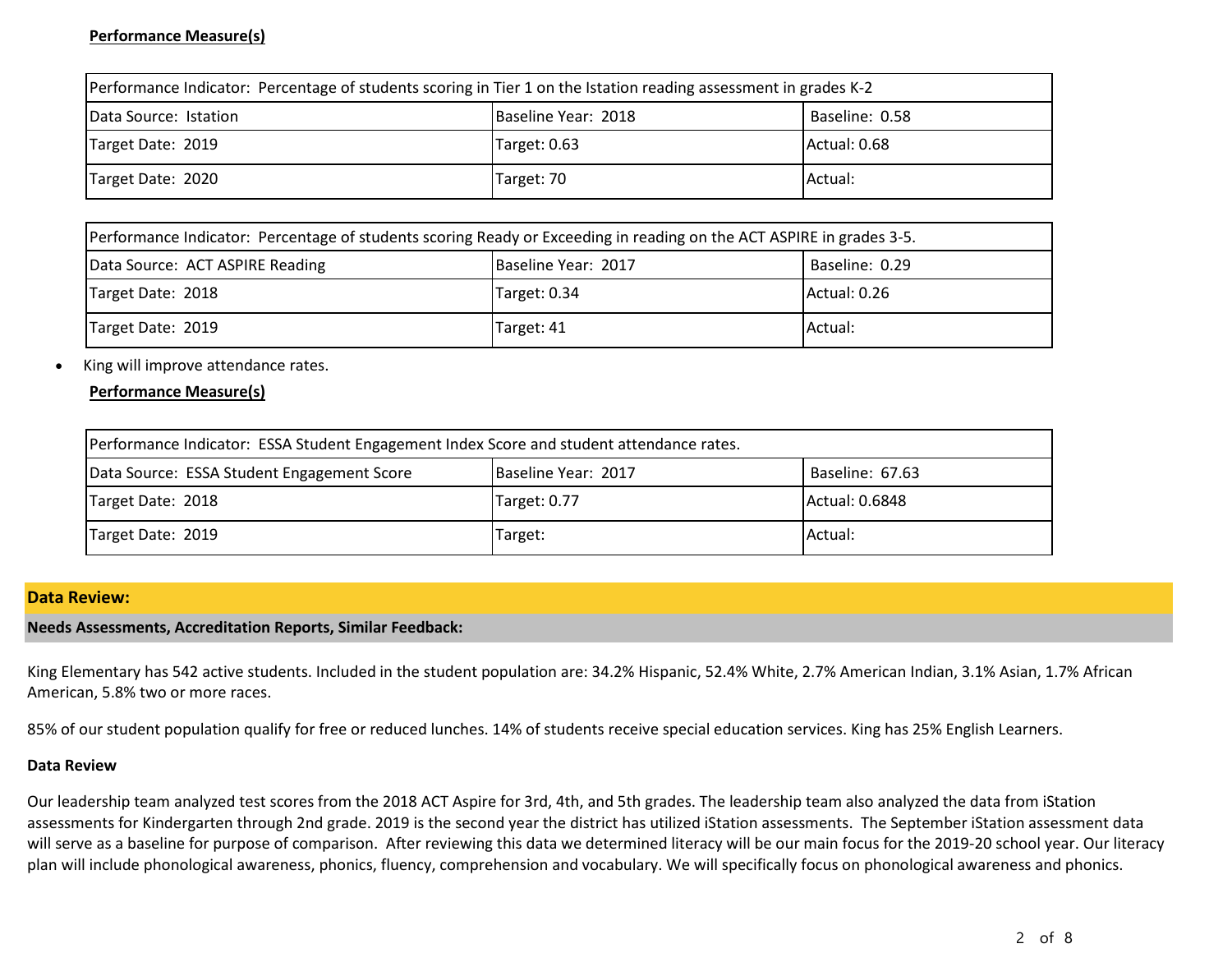### **Phonological Awareness:**

- **Curriculum:** We will implement the Heggerty Phonological Awareness Curriculum to teach phonological awareness.
- **Professional Development:** We will provide professional development during team meetings to ensure all teachers know how to utilize and implement Heggerty in their classrooms. The assistant principal will be the person responsible for the professional development. We will also provide PD for Phonological Awareness Lessons by 95% Group.
- Parent Involvement: We will inform parents of the new curriculum and allow them to observe pieces of the new curriculum during a parent literacy night. The principal and teachers will communicate this night to the parents through Dojo, Intouchk12.com, social media, and Peachjar.
- **Monitor:** The principal and the assistant principal will be responsible for conducting classroom walkthroughs to monitor implementation.
- **Evaluation:** We will also use Dibels data and the Phonological Awareness Skills Test **(PAST) data to monitor implementation.**
- **Purchases:** We will use Title I money to purchase additional supplies and technology to support the curriculum. We will use Title I money to provide PD for our teachers.

### **Phonics:**

- **Curicullum:** We will implement the Fundations Curriculum to teach phonics in grades K-2. We will implement MSRC Multisyllable Routine Cards from 95% Group for grades 3-5 We will continue to use Word Journeys.
- **Professional Development:** The district will provide professional development during contracted professional development days to ensure all teachers know how to utilize and implement Fundations in their classrooms. The district and Fundations staff will be responsible for this professional development. We will also provide professional development in Phonics Lesson Library by 95% Group, Blending Book by 95% Group, Barton, small group instruction, Apple Connections, iStation, and Rise training.
- Parent Involvement: We will inform parents of the new curriculum and allow them to observe pieces of the new curriculum during a parent literacy night. We will communicate this night to the parents through Dojo, Intouch, social media, and Peachjar.
- **Monitor:** The principal and assistant principal will be responsible for conducting classroom walkthroughs to monitor implementation.
- **Evaluate:** We will also use Dibels data and the Phonological Awareness Skills Test (PAST) data to monitor implementation.

# **Fluency: We will use Lucy Calkins Units of Study as well as leveled books.**

**Comprehension: We will continue to use Lucy Calkins Units of Study.**

**Vocabulary: We will continue to use Interactive Read Alouds.**

# **Professional Development for Intervention**

- **K-1st 3 days 95% Group Consulting**
- **2nd-5th 2 days 95% Group Consulting**
- **Barton training**
- **Apple Connections training**

The principal and the assistant principal will be responsible for planning professional development and observing lessons to monitor implementation and student progress. The principal, assistant principal and teachers will use assessment data to monitor students progress such as PSI, PASI, PAST, Dibles.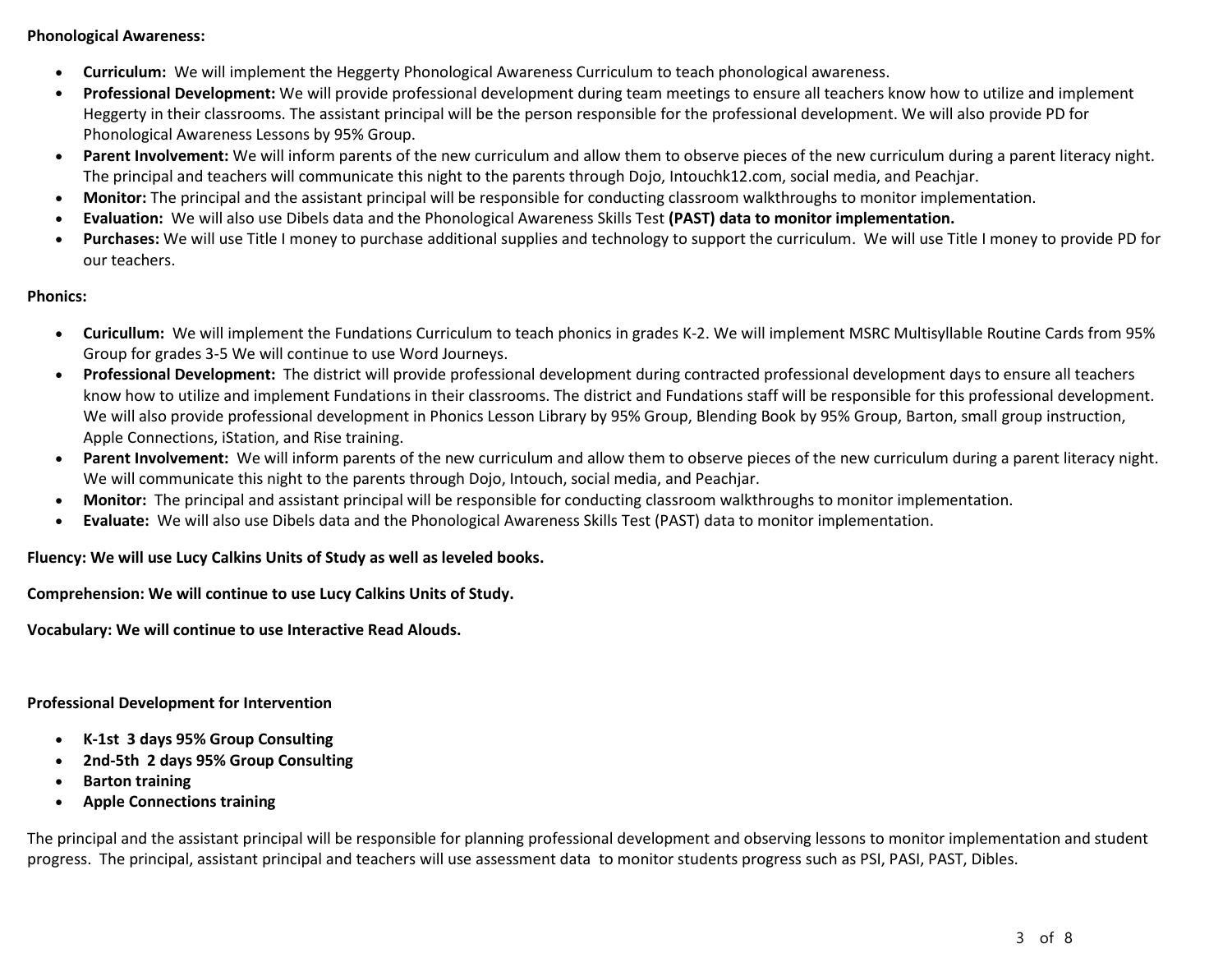After reviewing our math data we determined our main focus for the 2019-20 school year will be:Fuency, geometry, and numbers and operations-fractions for grades 3rd-5th.Fluency in computation for grades K-1st

- We will continue to implement our core curriculum Investigations.
- We will provide professional development in team meetings to ensure teachers have the skills they need to use investigations and to provide intervention when needed. The principal and assistant principal will be responsible for the professional development.
- To monitor implementation of the plan, the principal and the assistant principal will be responsible for conducting classroom walkthroughs to monitor implementation. We will also use math assessments, quizzes, ACT Aspire Math Growth, Istation Growth,and Reflex Mastery to determine student progress.
- We will hold before and after-school tutoring for students who need intervention in math. We will use Reflex and Istation for after-school tutoring.

After reviewing our science data, we determined that we will focus on analyzing, interpreting, and making decisions based on data.

- We will continue to implement PLTW, and FOSS Kits.
- We will provide professional development in team meetings to ensure teachers are able to effectively focus on data in both math and science. The principal and assistant principal will be the person responsible for the professional development.
- We will allow parents to observe pieces of these curriculum during a parent night. We will communicate this night through Intouch, newsletters, social media and Peachjar.
- To monitor implementation of the plan, the principal and the assistant principal will be responsible for conducting weekly classroom walkthroughs to watch lessons. We will also use math assessments and quizzes to determine progress.

We will hold after-school tutoring for students who need extra help in these areas. We will use USA Test Prep and small group instruction for after-school tutoring. We will use ACT Aspire growth in science to evaluate student success.

We will use Title 1 money to purchase materials to support our literacy, math, and science instruction. We will purchase technology equipment and online subscriptions to support instruction. We will use Title 1 money for professional development for literacy, math, and science. We will pay teachers to attend professional development outside their contracted time. We will hire substitutes when needed in order to provide professional development for teachers. We will pay teachers to provide instruction in reading and math, before and after school throughout the school year.

After reviewing our perceptual data our school improvement committee decided our parent and community involvement plan will focus on: Providing volunteers with direction, guidance, and suggestions for the best use of their skills and talents when volunteering in the school and Businesses and community organizations partnering with the school to support its families and students.

- We will provide more training for parents/volunteers in order to further invite them into the school and to better utilize their skills and talents while volunteering.
- We will work to Connect families to supportive resources such as counseling, housing with DHS support, clothing resources, and nutrition resources within our community. We will use Title 1 money to support our efforts in parent and community involvement.
- The Parent Involvement Coordinator principal/assistant principal, and counselor will be responsible for monitoring the plan.
- We should see an Increase in number of opportunities parents and community members are given opportunities to participate in school decision making and activities.

The school improvement leadership team will meet monthly, so that we can review formative "real time" student performance data for the purpose of making decisions regarding the direction and focus of our classroom instruction, the focus of team meetings and professional development, and our parent/community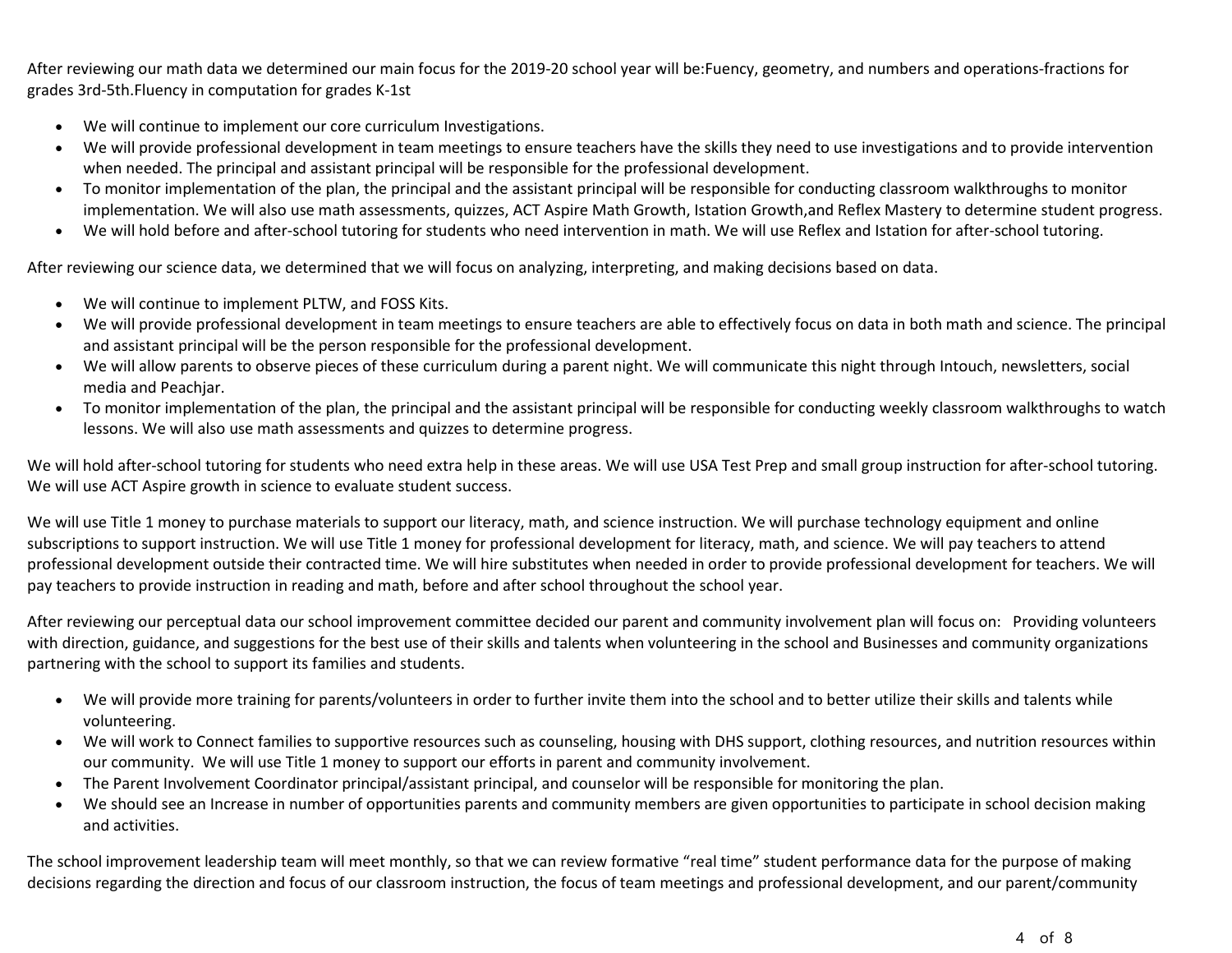#### involvement.

After reviewing our SAI data, our leadership team determined that the area in need from our survey was in the learning designs area, specifically teachers have opportunities to observe each other as one type of job-embedded professional learning. We will provide more opportunities for teachers to observe each other during team meeting time.

#### **Student Outcome Data:**

### **ESSA 2018**

- Public School Rating C
- ESSA Index Score of 68.94
- Weighted Achievement Score 57.72
- Value-Added Growth Score of 82.33
- School Quality and Student Success Score 50.51
- Reading at Grade Level 26.84
- Science Achievement Score 28.14
- Growth in Science Achievement Score of 50.34
- Student Engagement Score 69.48

# **ESSA 2017**

- Public School Rating C
- ESSA Index Score of 70.37
- Value-Added Growth Score of 83.1
- Reading at Grade Level 33.06
- Science Achievement Score 33.06
- Growth in Science Achievement Score of 55.17
- Student Engagement Score 67.63

# **ACT ASPIRE: (% of students scoring Ready or Exceeding)**

| 3rd Grade Literacy: 2014-15 2015-16 2016-17 2017-18 |  |                       |     |
|-----------------------------------------------------|--|-----------------------|-----|
|                                                     |  | 32\% 34\% 37\% 21.7\% |     |
| 3rd Grade Math: 2014-15 2015-16 2016-17 2017-18     |  |                       |     |
|                                                     |  | 28%  38%  44%         | 47% |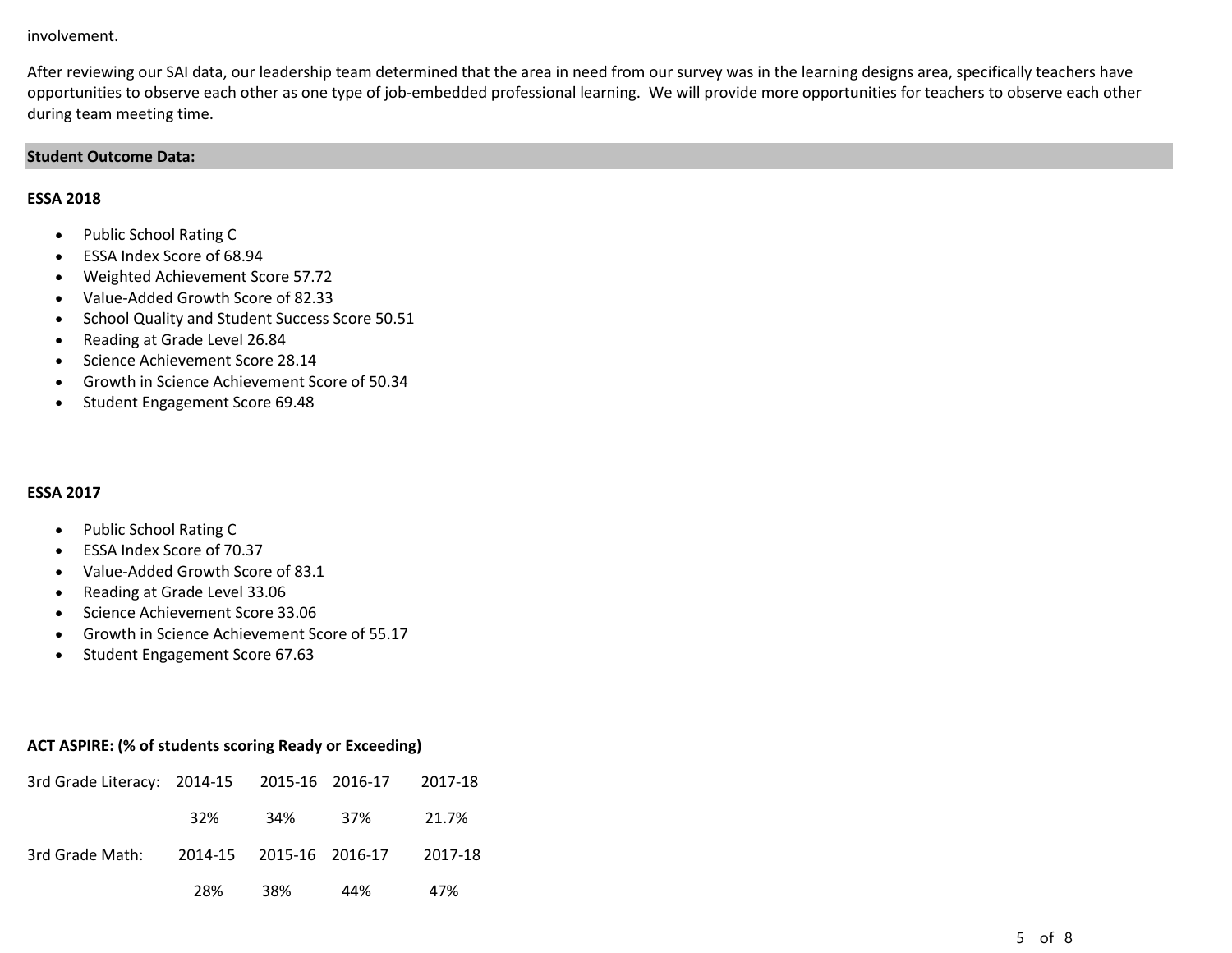| 3rd Grade Science:  | 2014-15 | 2015-16 | 2016-17 | 2017-18 |
|---------------------|---------|---------|---------|---------|
|                     |         | 31%     | 29%     | 26.5%   |
| 4th Grade Literacy: | 2014-15 | 2015-16 | 2016-17 | 2017-18 |
|                     | 31%     | 45%     | 43%     | 31.8%   |
| 4th Grade Math:     | 2014-15 | 2015-16 | 2016-17 | 2017-18 |
|                     | 11%     | 54%     | 34%     | 48.2%   |
| 4th Grade Science:  | 2014-15 | 2015-16 | 2016-17 | 2017-18 |
|                     |         | 35%     | 29%     | 24.7%   |
| 5th Grade Literacy: | 2014-15 | 2015-16 | 2016-17 | 2017-18 |
|                     | 27%     | 46%     | 67%     | 24.1%   |
| 5th Grade Math:     | 2014-15 | 2015-16 | 2016-17 | 2017-18 |
|                     | 13%     | 46%     | 51%     | 41.9%   |
| 5th Grade Science   | 2014-15 | 2015-16 | 2016-17 | 2017-18 |
|                     | 47%     | 29%     | 42%     | 26.4%   |

• Kindergarten September (68) 56% April (73) 68% • First Grade September (80) 30% April (86) 43% • Second Grade September (80) 44% April (87) 63%

• Kindergarten September (68) 63% April (73) 68% • First Grade September (79) 46% April (86) 55% • Second Grade September (80) 66% April (87) 66%

#### **Istation Reading Istation Reading Istation Reading**

\*(number of students tested) %on Tier 1 \*(number of students tested) %on Tier 1

| Kindergarten | September (76) 36%              | April (78) 64% |
|--------------|---------------------------------|----------------|
| First Grade  | September (66) 58%              | April (71) 63% |
|              | Second Grade September (81) 51% | April (85) 74% |

# Istation Math Istation Math

\*(number of students tested) %on Tier 1 \*(number of students tested) %on Tier 1

| Kindergarten September (76) 36% | April (78) 53% |
|---------------------------------|----------------|
| First Grade September (66) 58%  | April (71) 65% |
| Second Grade September (81) 51% | April (85) 70% |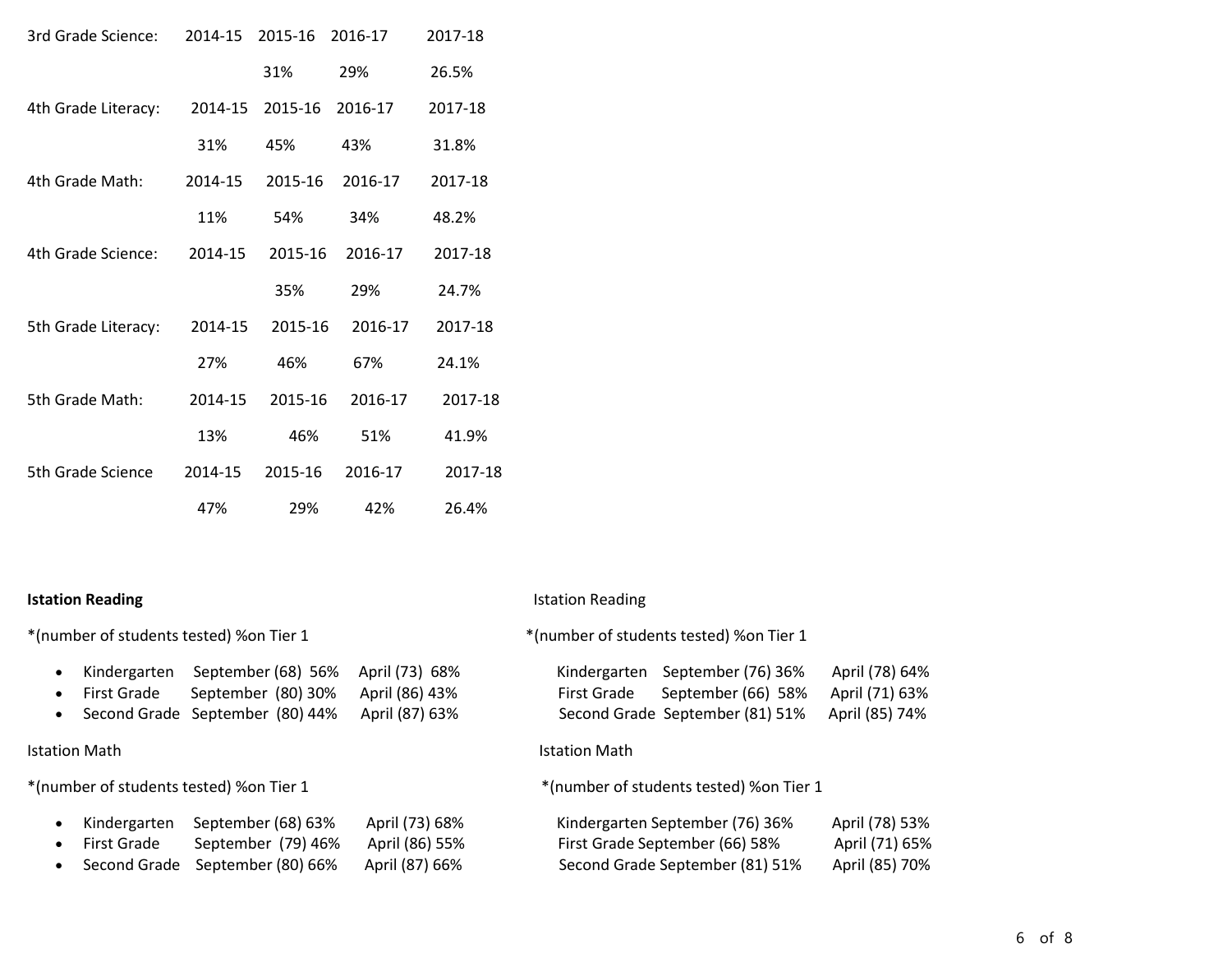### **Formative Reading Assessments (% on or above grade level in reading)**

| Kindergarten January |  | 55% March 72% |
|----------------------|--|---------------|
|                      |  |               |

- First Grade September 38% April 72%
- Second Grade September 55% April 46%
- Third Grade September 63% April 74%
- Fourth Grade September 48% April 74%
- Fifth Grade September 37% April 62%

#### Attendance:

2014-15 2015-16 2016-17 2017-18 94.7% 94.9% 94.1% 94%

#### **Discipline Data:**

2017-18

412 Referrals

2018-19

93 Referrals

**Our Leadership Team's progress in fully implementing Indicators and meeting Objectives:**

# **Selected Indicators:**

| Assess student learning frequently with standards-based assessments |                                                                                                                          |  |
|---------------------------------------------------------------------|--------------------------------------------------------------------------------------------------------------------------|--|
| IID02                                                               | The school tests each student at least 3 times each year to determine progress toward standards-based objectives.(100)   |  |
| IID03                                                               | Teachers receive timely reports of results from standardized and objectives-based tests.(101)                            |  |
| IID07                                                               | The Leadership Team monitors school-level student learning data.(105)                                                    |  |
| IID09                                                               | Instructional Teams use student learning data to plan instruction.(107)                                                  |  |
| IID10                                                               | Instructional Teams use student learning data to identify students in need of instructional support or enhancement.(108) |  |